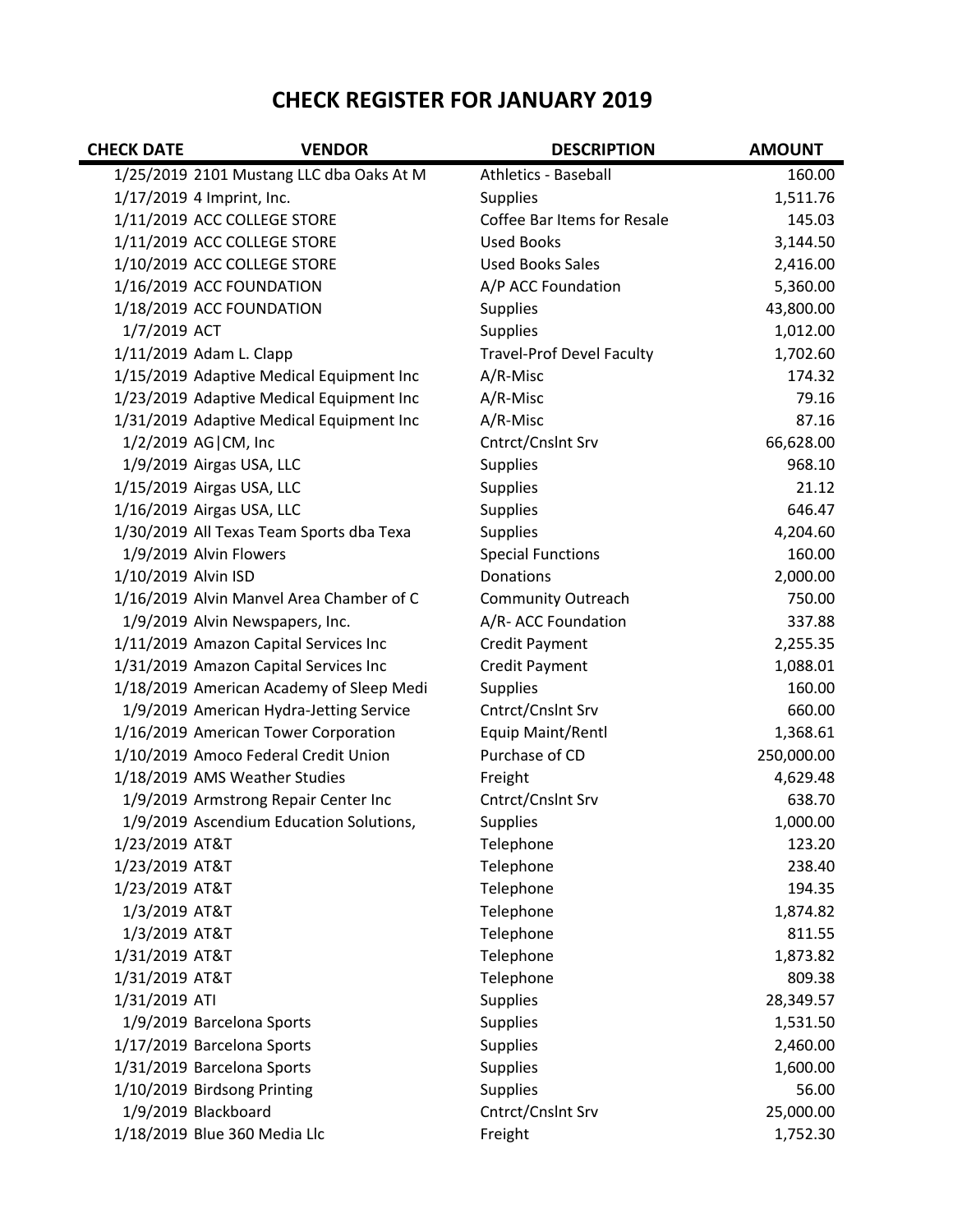| 1/8/2019 Brazoria County Appraisal Dist  | <b>Tax Coll Fees</b>           | 29,522.50 |
|------------------------------------------|--------------------------------|-----------|
| 1/23/2019 Brazoria County Hispanic Chamb | <b>Association Fees</b>        | 100.00    |
| 1/10/2019 Brazoria County Tax Office     | <b>Tax Coll Fees</b>           | 21,352.96 |
| 1/4/2019 BSN-Collegiate Pacific          | <b>Supplies</b>                | 2,646.05  |
| 1/9/2019 BSN-Collegiate Pacific          | <b>Supplies</b>                | 728.95    |
| 1/31/2019 BSN-Collegiate Pacific         | <b>Supplies</b>                | 853.65    |
| 1/7/2019 Bugco Pest                      | Cntrct/Cnslnt Srv              | 425.00    |
| 1/15/2019 Bugco Pest                     | Cntrct/Cnslnt Srv              | 375.00    |
| 1/17/2019 Building Maintenance Consultan | <b>Supplies</b>                | 1,093.20  |
| 1/31/2019 Camely A. Myers                | <b>Travel/Prof Development</b> | 199.00    |
| 1/23/2019 Carolina Biological Supply Com | <b>Supplies</b>                | 126.15    |
| 1/24/2019 Carolina Biological Supply Com | <b>Supplies</b>                | 207.18    |
| 1/17/2019 CDWG                           | <b>Supplies</b>                | 1,049.21  |
| 1/25/2019 CDWG                           | <b>Supplies</b>                | 6,503.11  |
| 1/31/2019 CDWG                           | <b>Supplies</b>                | 660.94    |
| 1/4/2019 CENGAGE Learning                | <b>New Books</b>               | 34,901.93 |
| 1/18/2019 CENGAGE Learning               | <b>New Books</b>               | 7,839.54  |
| 1/8/2019 Center Point Energy             | Gas                            | 1,392.79  |
| 1/10/2019 Center Point Energy            | Gas                            | 110.07    |
| 1/11/2019 Center Point Energy            | Gas                            | 1,820.19  |
| 1/15/2019 Certiport                      | <b>Supplies</b>                | 595.00    |
| 1/15/2019 Charley R. Bevill              | <b>Travel-Fac Dual Credit</b>  | 103.99    |
| 1/22/2019 Charlie's Plumbing Inc         | Cntrct/Cnslnt Srv              | 975.00    |
| 1/31/2019 Charlie's Plumbing Inc         | Cntrct/Cnslnt Srv              | 2,642.43  |
| 1/11/2019 Christal M. Albrecht           | <b>Travel/Prof Development</b> | 115.21    |
| 1/30/2019 Christal M. Albrecht           | <b>Travel/Prof Development</b> | 69.85     |
| 1/16/2019 Cintas Corporation No 2        | Cntrct/Cnslnt Srv              | 23.84     |
| 1/23/2019 Cintas Corporation No 2        | Cntrct/Cnslnt Srv              | 23.84     |
| 1/31/2019 Cintas Corporation No 2        | <b>Supplies</b>                | 299.88    |
| 1/10/2019 Citibank                       | Credit Card Payment            | 28,392.84 |
| 1/9/2019 City of Alvin                   | Water/Sewg/Trash               | 13,177.93 |
| 1/31/2019 Clarus Corporation             | Advert/Recruitng               | 3,000.00  |
| 1/10/2019 Clinton C. Harris              | <b>Travel Advances</b>         | 391.12    |
| 1/16/2019 Comcast Business               | Cntrct/Cnslnt Srv              | 62.41     |
| 1/31/2019 Comcast Business               | Cntrct/Cnslnt Srv              | 72.51     |
| 1/3/2019 Comcast Business                | Equip Maint/Rentl              | 2,312.08  |
| 1/23/2019 Comcast Business               | Equip Maint/Rentl              | 2,312.08  |
| 1/10/2019 Committee on Accreditation for | <b>Supplies</b>                | 1,250.00  |
| 1/9/2019 Competitive Edge Software LLC   | <b>Supplies</b>                | 5,200.00  |
| 1/31/2019 Compumedics USA Inc            | Equipment                      | 9,506.66  |
| 1/7/2019 Construction & Maintenance Edu  | <b>Supplies</b>                | 875.00    |
| 1/23/2019 Construction & Maintenance Edu | <b>Supplies</b>                | 950.00    |
| 1/18/2019 D & H Distributors             | Miscellaneous                  | 1,755.79  |
| 1/18/2019 Dahill                         | Equip Maint/Rentl              | 1,272.37  |
| 1/2/2019 Dahill                          | <b>Supplies</b>                | 807.51    |
| 1/15/2019 Dahill                         | <b>Supplies</b>                | 85.00     |
| 1/15/2019 Daktronics                     | Equip Maint/Rentl              | 1,490.00  |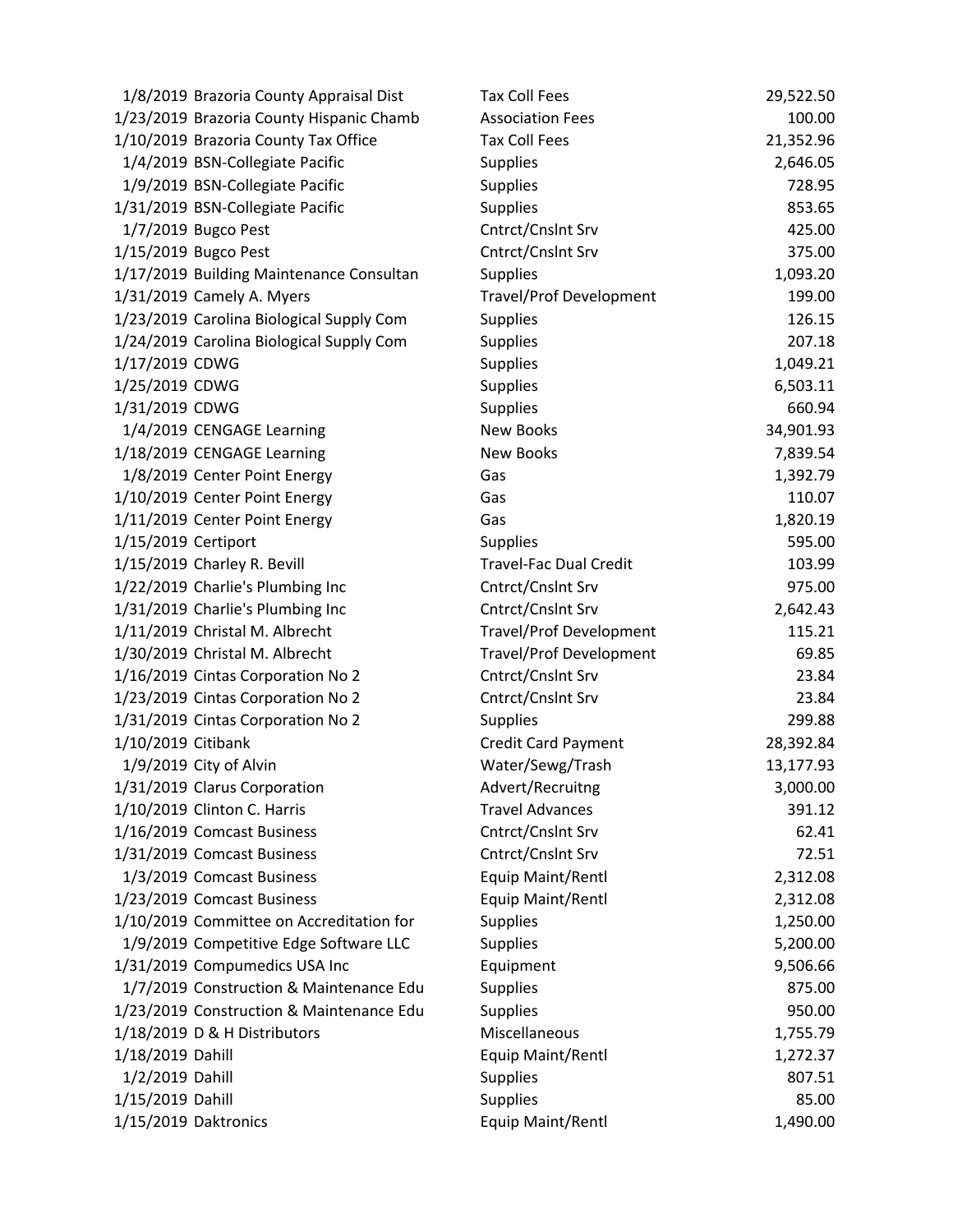| 1/31/2019 Datavox, Inc.                  | Equipment                        | 23,868.33 |
|------------------------------------------|----------------------------------|-----------|
| 1/3/2019 David W. Westmoreland           | Cntrct/Cnslnt Srv                | 4,265.98  |
| 1/10/2019 dba Area Safe & Lock           | <b>Supplies</b>                  | 105.49    |
| 1/18/2019 dba Area Safe & Lock           | Supplies                         | 503.50    |
| 1/31/2019 dba Area Safe & Lock           | <b>Supplies</b>                  | 135.92    |
| 1/25/2019 Dell Marketing L. P.           | Comp Hrdwr                       | 1,670.62  |
| 1/30/2019 Dermatec Direct                | <b>Supplies</b>                  | 351.95    |
| 1/2/2019 Displays2go                     | <b>Supplies</b>                  | 314.65    |
| 1/16/2019 Domtar Paper Co., LLC          | Supplies                         | 2,862.00  |
| 1/31/2019 Dr. Bill J. Waggoner           | <b>Travel-Prof Devel Faculty</b> | 112.27    |
| 1/10/2019 Dr. Cynthia A. Griffith        | <b>Travel/Prof Development</b>   | 119.00    |
| 1/9/2019 Dude Solutions Inc DBA SchoolD  | <b>Supplies</b>                  | 4,284.32  |
| 1/7/2019 Dynamic Laboratories, Inc       | <b>Supplies</b>                  | 875.00    |
| 1/7/2019 Earthwise Environmental Inc     | Cntrct/Cnslnt Srv                | 1,476.00  |
| 1/9/2019 Ecoclean, Llc                   | Cntrct/Cnslnt Srv                | 1,165.91  |
| 1/24/2019 EF Pages LLC                   | Advert/Recruitng                 | 573.75    |
| 1/7/2019 Elliott Electric Supply Inc     | <b>Supplies</b>                  | 558.12    |
| 1/11/2019 Ellucian Company LP            | Cntrct/Cnslnt Srv                | 4,144.10  |
| 1/23/2019 Ellucian Company LP            | Cntrct/Cnslnt Srv                | 55.20     |
| 1/4/2019 Ellucian Company LP             | <b>Supplies</b>                  | 6,250.00  |
| 1/18/2019 Elsevier Inc                   | Freight                          | 20,368.86 |
| 1/16/2019 Elsevier Inc                   | <b>New Books</b>                 | 1,288.33  |
| 1/18/2019 EMC/Paradigm Publishing        | Freight                          | 1,010.32  |
| 1/31/2019 Ewing Irrigation Products Inc  | <b>Field Maintenance</b>         | 126.00    |
| 1/16/2019 Ewing Irrigation Products Inc  | <b>Field Maintenance</b>         | 2,340.66  |
| 1/9/2019 Ewing Irrigation Products Inc   | <b>Supplies</b>                  | 1,899.40  |
| 1/15/2019 Fastenal Company               | <b>Supplies</b>                  | 76.70     |
| 1/16/2019 Fastenal Company               | <b>Supplies</b>                  | 27.83     |
| 1/4/2019 Federal Express                 | Freight                          | 115.59    |
| 1/18/2019 Federal Express                | Freight                          | 1,192.37  |
| 1/16/2019 Fedex Ground                   | <b>Supplies</b>                  | 77.07     |
| 1/23/2019 Fielder's Choice Inc           | Supplies                         | 1,440.00  |
| 1/31/2019 Fisdap                         | <b>Supplies</b>                  | 672.00    |
| 1/22/2019 Flinn Scientific               | <b>Supplies</b>                  | 225.90    |
| 1/31/2019 GE Healthcare                  | Equipment                        | 17,419.20 |
| 1/23/2019 Global Equipment Company Inc.  | <b>Supplies</b>                  | 450.37    |
| 1/7/2019 Grainger                        | <b>Supplies</b>                  | 76.18     |
| 1/31/2019 Grainger                       | <b>Supplies</b>                  | 493.17    |
| 1/15/2019 Ground Penetrating Radar Syste | Cntrct/Cnslnt Srv                | 4,800.00  |
| 1/9/2019 GT Distributors Inc             | <b>Supplies</b>                  | 585.00    |
| 1/15/2019 GULF COAST PAPER               | <b>Supplies</b>                  | 538.51    |
| 1/3/2019 Harris County Treasurer         | Cntrct/Cnslnt Srv                | 727.50    |
| 1/3/2019 HEB Credit Receivables-Dept. 3  | Supplies-TDCJ                    | 51.58     |
| 1/7/2019 Helen L. Dickensheets           | Cntrct/Cnslnt Srv                | 45.00     |
| 1/4/2019 Herff Jones Llc                 | Freight                          | 411.51    |
| 1/18/2019 Herff Jones Llc                | Freight                          | 77.06     |
| 1/25/2019 Hillcrest Village Apartments   | <b>Athletic Housing</b>          | 480.00    |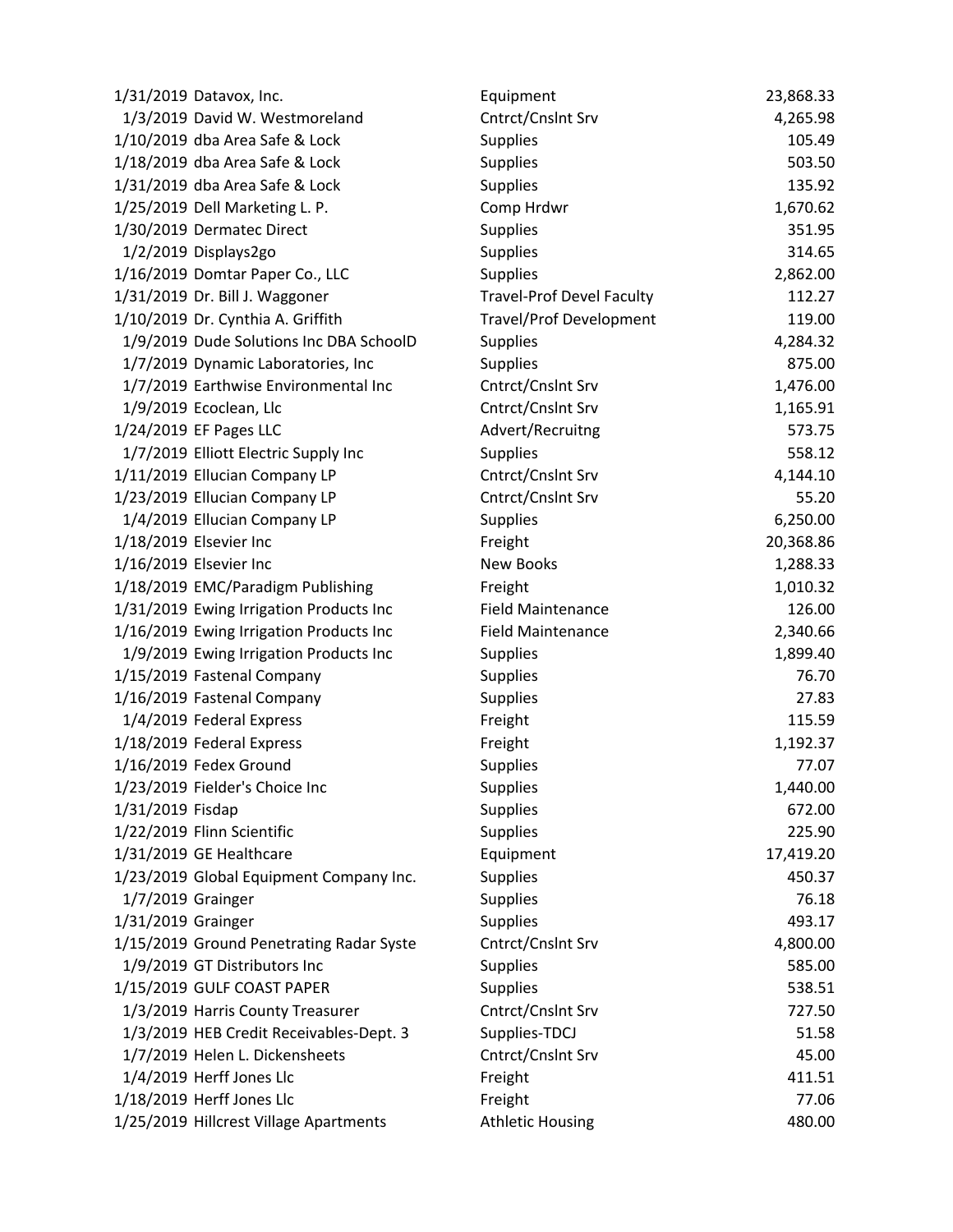|                      | 1/7/2019 Home Depot                      | <b>Supplies</b>                  | 331.59   |
|----------------------|------------------------------------------|----------------------------------|----------|
|                      | 1/9/2019 Houston Community Newspapers    | Advert/Recruitng                 | 703.00   |
|                      | 1/3/2019 Houston Community Newspapers    | <b>Library Periodicals</b>       | 934.95   |
|                      | 1/3/2019 Hummert International           | <b>Supplies</b>                  | 473.15   |
|                      | 1/25/2019 Huntington Oaks Apartments     | <b>Athletics - Baseball</b>      | 320.00   |
|                      | 1/9/2019 IdentiSys Inc                   | <b>Supplies</b>                  | 4,965.00 |
| 1/22/2019 indiCo LLC |                                          | <b>New Books</b>                 | 2,342.32 |
|                      | 1/3/2019 Iron Mountain Inc               | Shredding                        | 271.90   |
|                      | 1/15/2019 Jacob Melgren                  | Supplies                         | 39.05    |
|                      | 1/15/2019 Jason M Nichols                | <b>Travel/Prof Development</b>   | 88.00    |
|                      | 1/11/2019 Jay Burton                     | Advert/Recruitng                 | 50.00    |
|                      | 1/2/2019 Jay Burton Photography          | <b>Supplies</b>                  | 38.79    |
|                      | 1/2/2019 JD Palatine, LLC                | Personnel Actions/Other          | 11.40    |
|                      | 1/15/2019 JD Palatine, LLC               | Personnel Actions/Other          | 64.85    |
|                      | 1/10/2019 Jerry E. Fliger                | <b>Travel Advances</b>           | 1,080.25 |
|                      | 1/31/2019 Joe's Barbeque Co              | A/R- ACC Foundation              | 2,957.50 |
|                      | 1/2/2019 Joe's Barbeque Co               | <b>Supplies</b>                  | 997.00   |
|                      | 1/11/2019 John D. Matula                 | <b>Travel-Prof Devel Faculty</b> | 40.00    |
|                      | 1/10/2019 John Wiley & Sons, Inc         | <b>New Books</b>                 | 7,170.24 |
|                      | 1/18/2019 John Wiley & Sons, Inc         | <b>New Books</b>                 | 880.00   |
|                      | 1/31/2019 Karmen R. Wells                | <b>Travel/Prof Development</b>   | 199.71   |
|                      | 1/4/2019 Kendall Hunt Publishing Compan  | <b>New Books</b>                 | 6,840.00 |
|                      | 1/18/2019 Kendall Hunt Publishing Compan | New Books                        | 7,552.00 |
|                      | 1/25/2019 Kenton Apartments              | <b>Athletic Housing</b>          | 1,120.00 |
|                      | 1/15/2019 Kimberly Hardison              | <b>Supplies</b>                  | 150.00   |
|                      | 1/7/2019 Konica Minolta                  | Equip Maint/Rentl                | 507.01   |
|                      | 1/7/2019 Koza's Inc                      | Miscellaneous                    | 6,577.60 |
|                      | 1/31/2019 Kristafer E. Divine            | Sponsor A/R                      | 664.00   |
|                      | 1/4/2019 Laerdal Medical Corporation     | <b>New Books</b>                 | 678.90   |
|                      | 1/15/2019 League for Innovation          | <b>Travel/Prof Development</b>   | 1,050.00 |
|                      | 1/15/2019 Lee Oil Company                | Fuel                             | 1,039.05 |
|                      | 1/4/2019 Legalpub.Com, Inc.              | Freight                          | 527.85   |
|                      | 1/30/2019 Leonard Partida                | <b>Travel Advances</b>           | 51.16    |
|                      | 1/31/2019 LexisNexis Matthew Bender      | <b>Supplies</b>                  | 68.08    |
|                      | 1/31/2019 Linkedin Corporation           | <b>Supplies</b>                  | 1,750.00 |
|                      | 1/4/2019 LXG. INC.                       | Freight                          | 206.53   |
|                      | 1/23/2019 Marilyn C. Dement              | <b>Travel Advances</b>           | 1,982.00 |
|                      | 1/8/2019 Masters Performance Improvemen  | <b>Professional Devel</b>        | 4,269.85 |
|                      | 1/16/2019 Matty Sullivan                 | Cntrct/Cnslnt Srv                | 600.00   |
|                      | 1/4/2019 McGraw Hill Global Education,   | <b>New Books</b>                 | 2,586.65 |
|                      | 1/18/2019 McKee Foods Corporation        | Miscellaneous                    | 113.02   |
|                      | 1/25/2019 Meadow Park Apartments         | <b>Athletic Housing</b>          | 1,120.00 |
|                      | 1/22/2019 Medic Pharmacy, LLC            | <b>Meal Scholarships</b>         | 1,406.26 |
|                      | 1/30/2019 Medic Pharmacy, LLC            | <b>Meal Scholarships</b>         | 1,406.26 |
|                      | 1/2/2019 Meggitt Training Systems, Inc.  | Cntrct/Cnslnt Srv                | 2,695.00 |
|                      | 1/23/2019 Micronet Technology, Inc       | Cntrct/Cnslnt Srv                | 3,000.00 |
|                      | 1/30/2019 Micronet Technology, Inc       | Cntrct/Cnslnt Srv                | 795.00   |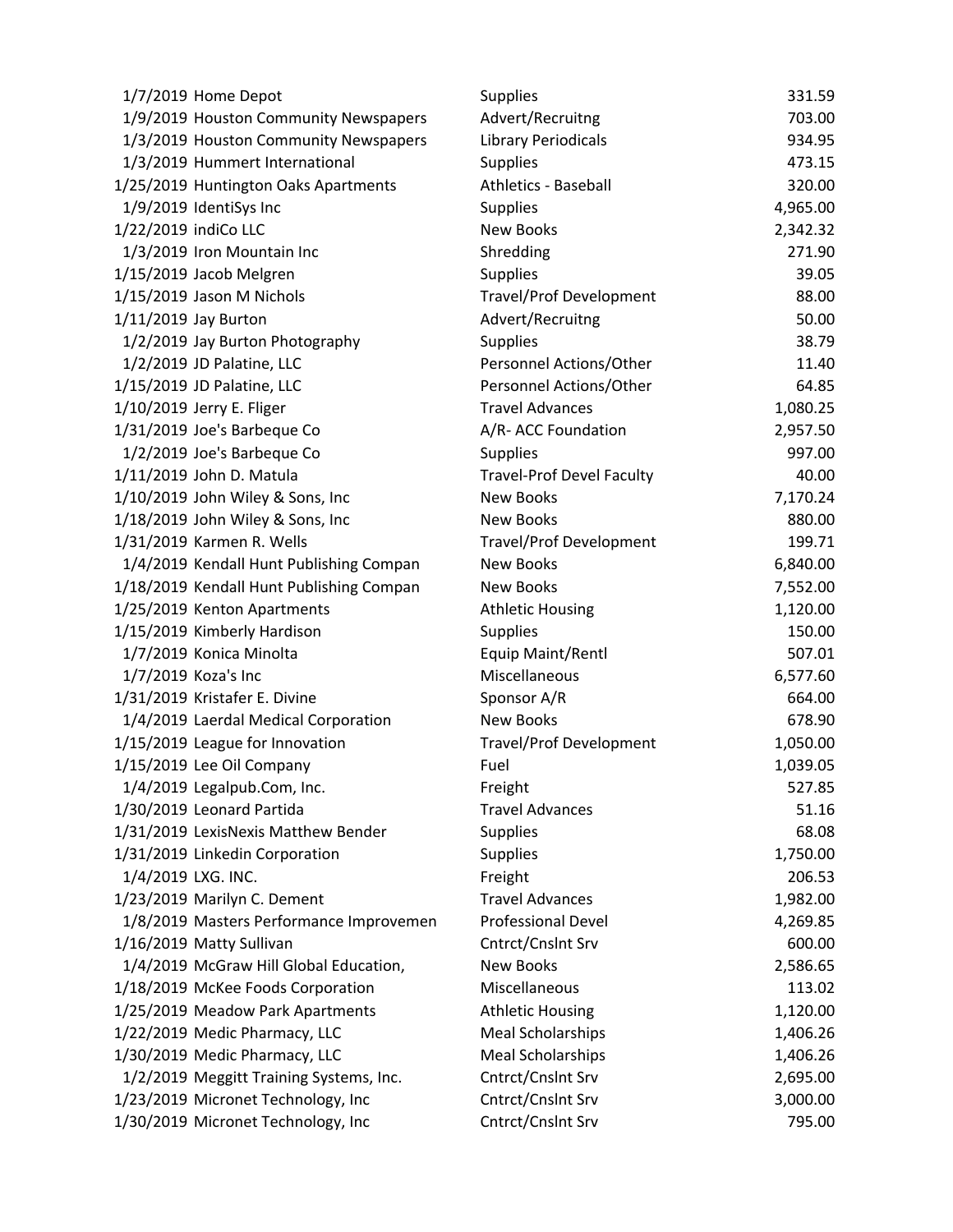| 1/16/2019 Micronet Technology, Inc       | <b>Supplies</b>                 | 2,183.00  |
|------------------------------------------|---------------------------------|-----------|
| 1/18/2019 Miller Uniforms & Emblems Inc  | <b>Supplies</b>                 | 422.44    |
| 1/7/2019 Missouri Book Co                | <b>Used Books</b>               | 19,783.80 |
| 1/7/2019 Morton Publishing Company       | Freight                         | 16,881.77 |
| 1/18/2019 Morton Publishing Company      | New Books                       | 1,604.00  |
| 1/4/2019 Motorola Solutions Inc.         | <b>Supplies</b>                 | 1,524.00  |
| 1/18/2019 MPS-Accounts Receivable        | New Books                       | 26,600.00 |
| 1/15/2019 Mr. Kevin Moody                | <b>Travel Advances</b>          | 236.00    |
| 1/15/2019 Mr. William C. Lewis           | <b>Travel/Prof Development</b>  | 604.17    |
| 1/18/2019 Mrs. Bonny C. Johnson          | <b>Travel Advances</b>          | 400.00    |
| 1/31/2019 Mrs. Bonny C. Johnson          | <b>Travel Advances</b>          | 6.53      |
| 1/10/2019 Ms. Traci Elliott              | <b>Office Supplies Contract</b> | 17.97     |
| 1/18/2019 Mvap Medical Supplies Inc      | <b>Supplies</b>                 | 63.80     |
| 1/16/2019 Nasco Education LLC            | <b>Supplies</b>                 | 1,116.54  |
| 1/3/2019 National CineMedia              | Advert/Recruitng                | 8,906.00  |
| 1/22/2019 Natural Broadcast Systems      | <b>Supplies</b>                 | 99.00     |
| 1/24/2019 NCMPR                          | <b>Travel/Prof Development</b>  | 3,125.00  |
| 1/7/2019 Nebraska Book Company, Inc      | New Books                       | 4,300.39  |
| 1/18/2019 Nebraska Book Company, Inc     | <b>Used Books</b>               | 127.44    |
| 1/31/2019 New Atlanta Communications, LL | <b>Cmptr Softwr</b>             | 500.00    |
| 1/25/2019 Newport Oaks Apartments        | <b>Athletic Housing</b>         | 160.00    |
| 1/16/2019 Norma L. Lahart                | <b>Travel Advances</b>          | 193.95    |
| 1/4/2019 NRAEF                           | Supplies-TDCJ                   | 401.53    |
| 1/11/2019 Office Depot Business Services | <b>Credit Payment</b>           | 2,475.20  |
| 1/3/2019 Office Depot Business Services  | <b>Supplies</b>                 | 6,283.28  |
| 1/15/2019 Office Depot Business Services | <b>Supplies</b>                 | 2,073.28  |
| 1/17/2019 Ogburn's Truck Parts           | <b>Supplies</b>                 | 72.04     |
| 1/9/2019 O'Reilly Auto Parts             | <b>Supplies</b>                 | 79.18     |
| 1/15/2019 O'Reilly Auto Parts            | <b>Supplies</b>                 | 99.40     |
| 1/23/2019 O'Reilly Auto Parts            | Supplies                        | 23.56     |
| 1/30/2019 O'Reilly Auto Parts            | <b>Supplies</b>                 | 181.07    |
| 1/4/2019 Oxford University Press Inc     | Freight                         | 466.66    |
| 1/18/2019 Oxford University Press Inc    | Freight                         | 1,785.56  |
| 1/2/2019 Pandora Media Inc.              | Advert/Recruitng                | 2,138.78  |
| 1/10/2019 Patrick M. Sanger              | <b>Travel Advances</b>          | 20.61     |
| 1/23/2019 Paula S. Guidry                | Cntrct/Cnslnt Srv               | 150.00    |
| 1/22/2019 PCCare Inc                     | Advert/Recruitng                | 28,738.11 |
| 1/7/2019 Pearson Education, Inc.         | <b>New Books</b>                | 52,432.53 |
| 1/18/2019 Pearson Education, Inc.        | <b>New Books</b>                | 24,298.90 |
| 1/2/2019 Pearson Vue                     | <b>Supplies</b>                 | 1,638.75  |
| 1/18/2019 Pens, Etc. Inc.                | Miscellaneous                   | 21.80     |
| 1/18/2019 Performance Foodservice        | Freight                         | 1,863.12  |
| 1/31/2019 Performance Foodservice        | <b>Supplies</b>                 | 270.10    |
| 1/7/2019 Pharmacy Technician Certificat  | <b>Supplies</b>                 | 129.00    |
| 1/28/2019 PISD Turner College & Career   | Sponsor A/R                     | 146.50    |
| 1/7/2019 Pocket Nurse Enterprises        | <b>Supplies</b>                 | 78.36     |
| 1/16/2019 Pocket Nurse Enterprises       | Supplies                        | 19.46     |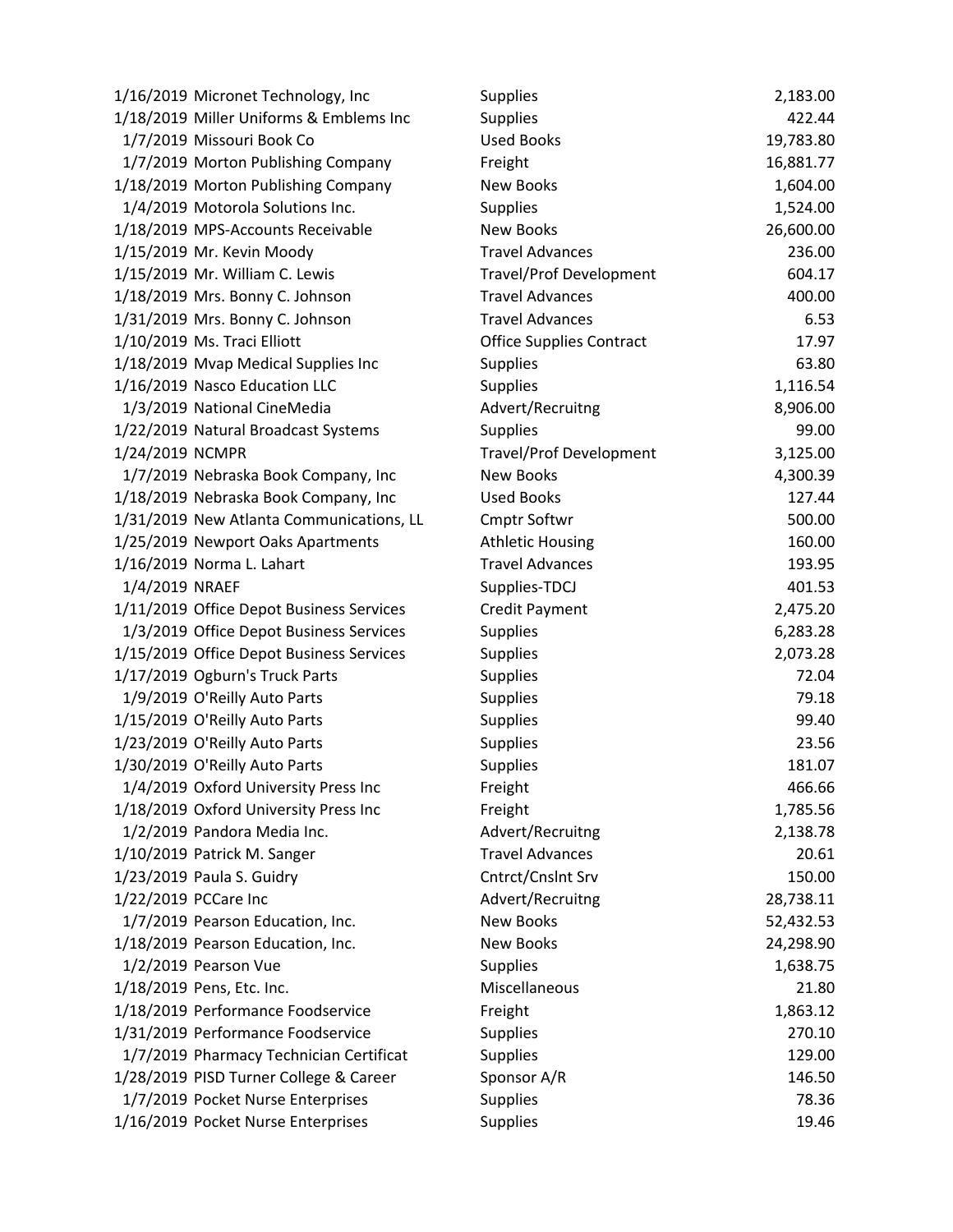| 1/15/2019 PreCheck Inc.                  | <b>Supplies</b>                | 112.50    |
|------------------------------------------|--------------------------------|-----------|
| 1/9/2019 Premier Home + Hardware + Lumb  | <b>Supplies</b>                | 43.44     |
| 1/15/2019 Premier Home + Hardware + Lumb | <b>Supplies</b>                | 72.97     |
| 1/23/2019 Premier Home + Hardware + Lumb | <b>Supplies</b>                | 6.44      |
| 1/31/2019 Premier Home + Hardware + Lumb | <b>Supplies</b>                | 25.25     |
| 1/18/2019 PrismRBS LLC                   | Advertising                    | 1,453.96  |
| 1/31/2019 Proenergy Partners Lp          | Gas                            | 4,176.66  |
| 1/7/2019 PROMAXIMA                       | <b>Supplies</b>                | 85.00     |
| 1/22/2019 PROMAXIMA                      | <b>Supplies</b>                | 90.00     |
| 1/18/2019 Quant Systems Inc DBA Hawkes   | Freight                        | 8,580.00  |
| 1/3/2019 Quickcaption Inc                | Cntrct/Cnslnt Srv              | 2,805.00  |
| 1/18/2019 Redshelf Inc                   | <b>New Books</b>               | 59.39     |
| 1/31/2019 Redshelf Inc                   | <b>New Books</b>               | 3,019.13  |
| 1/16/2019 Region Xiv Umpires Association | Cntrct/Cnslnt Srv              | 375.00    |
| 1/10/2019 Rene I. Garcia                 | <b>Travel/Prof Development</b> | 147.86    |
| 1/9/2019 Respironics, Inc.               | <b>Supplies</b>                | 30.00     |
| 1/4/2019 Roaring Spring Blank Book Co.   | Miscellaneous                  | 1,538.64  |
| 1/2/2019 Rogers, Morris & Grover, L.L.P  | <b>Attorney Fees</b>           | 5,761.25  |
| 1/31/2019 Rogers, Morris & Grover, L.L.P | <b>Attorney Fees</b>           | 3,387.78  |
| 1/7/2019 Ron Carter Autoland             | <b>Supplies</b>                | 2,455.58  |
| 1/18/2019 Sage CQ Press                  | New Books                      | 12,504.00 |
| 1/4/2019 Schroff Development Corp.       | New Books                      | 1,125.00  |
| 1/23/2019 SESAC                          | <b>Licensing Fees</b>          | 646.25    |
| 1/25/2019 Sewell Development Corporation | Equip Maint/Rentl              | 733.75    |
| 1/9/2019 SHI-Government Solutions, Inc.  | <b>Cmptr Softwr</b>            | 17,476.88 |
| 1/30/2019 SHI-Government Solutions, Inc. | <b>Cmptr Softwr</b>            | 1,362.70  |
| 1/24/2019 SHI-Government Solutions, Inc. | Public Info                    | 5,271.20  |
| 1/9/2019 Show and Tell Products          | <b>Supplies</b>                | 165.00    |
| 1/30/2019 Southern Global Safety Service | Cntrct/Cnslnt Srv              | 4,674.75  |
| 1/3/2019 Sparkletts                      | <b>Credit Payment</b>          | 164.06    |
| 1/18/2019 Sparkletts                     | <b>Credit Payment</b>          | 134.16    |
| 1/15/2019 Spectrum Corp                  | Field Maintenance              | 710.00    |
| 1/3/2019 Spok, Inc.                      | <b>Supplies</b>                | 202.02    |
| 1/22/2019 Stamats, Inc.                  | Advert/Recruitng               | 35,721.37 |
| 1/22/2019 State Preservation Board       | <b>Supplies</b>                | 70.00     |
| 1/25/2019 Sterling Flags                 | <b>Supplies</b>                | 672.30    |
| 1/23/2019 StreamGuys Inc                 | <b>Supplies</b>                | 1,738.80  |
| 1/3/2019 Sweetwater Sound                | <b>Supplies</b>                | 294.00    |
| 1/2/2019 T & R Mechanical, Inc.          | Cntrct/Cnslnt Srv              | 1,087.00  |
| 1/7/2019 T & R Mechanical, Inc.          | Cntrct/Cnslnt Srv              | 2,023.00  |
| 1/9/2019 T & R Mechanical, Inc.          | Cntrct/Cnslnt Srv              | 2,951.66  |
| 1/25/2019 T & R Mechanical, Inc.         | Cntrct/Cnslnt Srv              | 836.15    |
| 1/4/2019 Testout Corporation             | <b>New Books</b>               | 6,837.00  |
| 1/9/2019 Texas Association of            | Advert/Recruitng               | 350.00    |
| 1/23/2019 Texas Association of School Bo | <b>Supplies</b>                | 1,025.28  |
| 1/23/2019 Texas Music Educators Associat | Public Info                    | 192.10    |
| 1/15/2019 Texas Nautical Repair Llc      | Supplies                       | 615.00    |